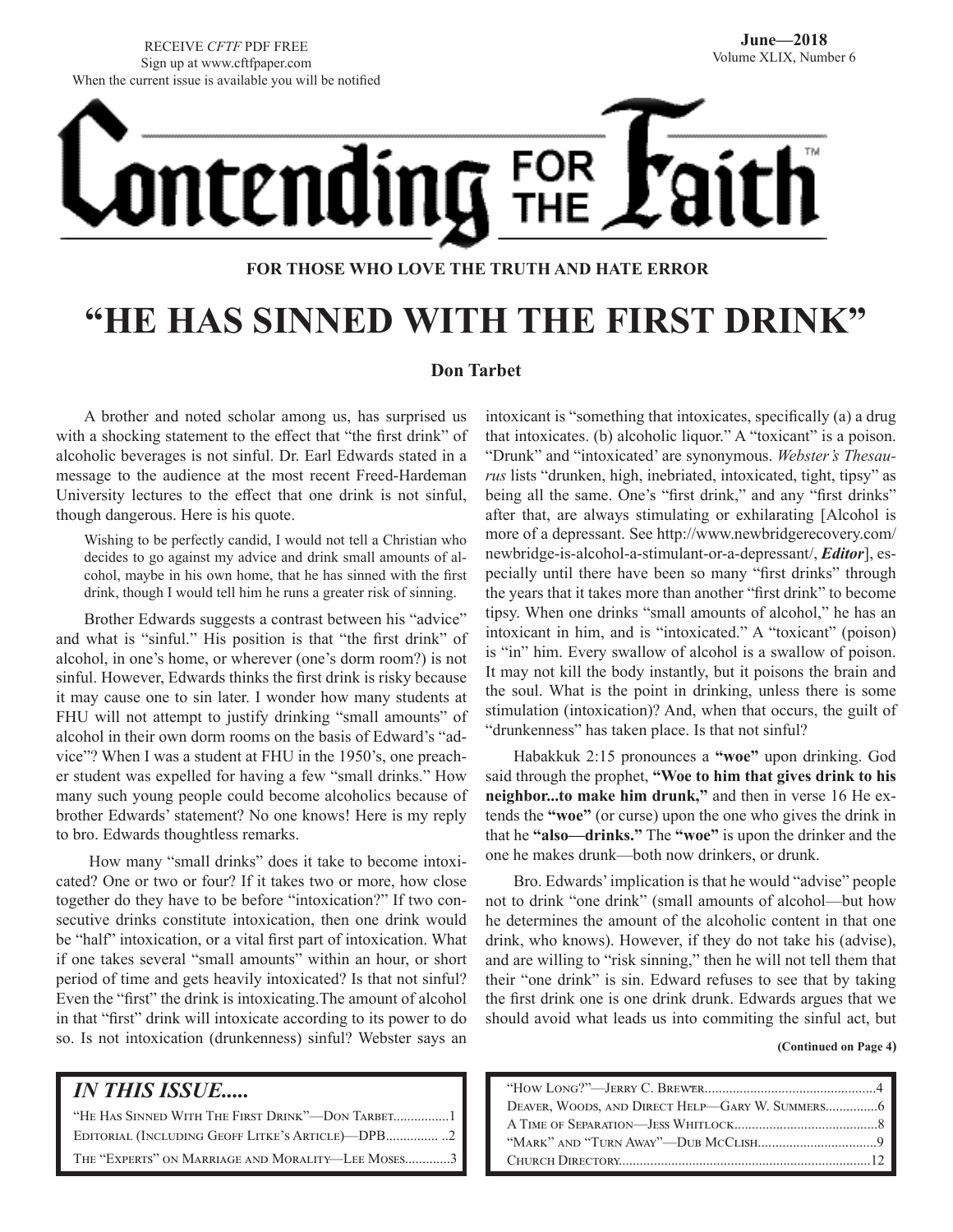

### **David P. Brown, Editor and Publisher dpbcftf@gmail.com**

*COMMUNICATIONS received by CONTENDING FOR THE FAITH and/or its Editor are viewed as intended FOR PUBLICATION unless otherwise stated. Whereas we respect confidential information, so described, everything else sent to us we are free to publish without further permission being necessary. Anything sent to us NOT for publication, please indicate this clearly when you write. Please address such letters directly to the Editor David P. Brown, P.O. Box 2357, Spring, Texas 77383 or dpbcftf@gmail.com. Telephone: (281) 350-5516.*

### *FREE—FREE—FREE—FREE—FREE—FREE*

*To receive CFTF free, go to www.cftfpaper.com and sign up. Once done, you will be notified when the current issue is available. It will be in the form of a PDF document that can be printed, and forwarded to friends.*

### **SUBSCRIPTION RATES FOR THE PAPER EDITION**

*Single Print Subs: One Year, \$25.00; Two Years, \$45.00. NO REFUNDS FOR CANCELLATIONS OF PRINT SUBSCRIPTIONS.*

### **ADVERTISING POLICY & RATES**

*CONTENDING FOR THE FAITH exists to defend the gospel (Philippians 1:7,17) and refute error (Jude 3). Therefore, we advertise only what is authorized by the Bible (Colossians 3:17). We will not knowingly advertise anything to the contrary and reserve the right to refuse any advertisement.*

*All setups and layouts of advertisements will be done by CONTENDING FOR THE FAITH. A one-time setup and layout fee for each advertisement will be charged if such setup or layout is needful. Setup and layout fees are in addition to the cost of the space purchased for advertisement. No major changes will be made without customer approval.*

*All advertisements must be in our hands no later than one month preceding the publishing of the issue of the journal in which you desire your advertisement to appear. To avoid being charged for the following month, ads must be canceled by the first of the month. We appreciate your understanding of and cooperation with our advertising policy.*

*MAIL ALL SUBSCRIPTIONS, ADVERTISEMENTS AND LET-TERS TO THE EDITOR, P. O. Box 2357, Spring, Texas 77383- 2357. COST OF SPACE FOR ADS: Back page, \$300.00; full page, \$300.00; half page, \$175.00; quarter page, \$90.00; less than quarter page, \$18.00 per column-inch. CLASSIFIED ADS: \$2.00 per line per month. CHURCH DIRECTORY ADS: \$30.00 per line per year. SETUP AND LAYOUT FEES: Full page, \$50.00; half page, \$35.00; anything under a half page, \$20.00.*

*CONTENDING FOR THE FAITH is published bimonthly. P. O. Box 2357, Spring, Texas 77383-2357 Telephone: (281) 350-5516.*

> **Ira Y. Rice, Jr., Founder August 3, 1917-October 10, 2001**

### *Editorial...* **THE "MAINSTREAM CHURCH OF CHRIST" APOSTASY**

Although our Lord gave individual members of His church a scriptural proper name (*Christian*: one who is of Christ—Acts 11:26: 26:28; 1 Pet. 4:16), He did not give the church revealed on the pages of the New Testament a proper name. However, there are several terms of designation for Christ's church that are found on the pages of the New Testament and each term tells us something about it. Some of those scriptural terms are: "my church" (Mat. 16:17, 18), churches of Christ (Rom. 16:16), church of God (1 Cor. 1:1, 2), and other terms used by the inspired writers. We call the church what it is, and the terms of designation used by the inspired penman of the New Testament properly tell us what the Lord's church is. We have no New Testament authority to call the church anything but what inspiration called it (Col. 3:17). Thus, when we speak of the New Testament church we mean the church set out on the pages of the New Testament.

In recent years we have heard certain brethren refer to the "Mainstream Church of Christ." That term of designation for the body of those saved by Christ is foreign to the New Testament. Thus, it violates the inspired apostle Peter's directive to Christians found in 1 Peter 4:11. The scriptural fact of the matter is that there is no such institution bearing that name that is acceptable to God. We should not be surprised at these shallow brethren's departure from being directed by such passages as Colossians 3:17 and 1 Pet. 4:11. The reason being this—some time ago these same brethren decided to ignore the New Testament doctrine concerning Christian fellowship found specifically in 2 John 8-11.

Brother Jerry Brewer's article (p. 4) correctly cites the upcoming lectureships at Bear Valley, Denver, CO and Cane Ridge Restoration Lectureship, Lexington, KY as prime examples of the departures of "Mainstream Churches of Christ" from the New Testament pattern concerning Christian fellowship (If you have not read brother Brewer's article, please do so now).

After learning of the "unity in diversity" on matters of obligation being violated by these churches and the speakers on these lectureships, brother Kent Bailey, opined:

Obviously, pornography and the recreational drinking of alcoholic beverages in conjunction with Elder Re-evaluation and the false doctrine of "Marriage-intent" are now acceptable at AP, MSOP, and the North Lexington Church. If any throw up a protest to my conclusion all I can say is that one's actions speak far more loudly than one's words. What will be next? Preachers meeting together for some beer and looking at Playboy Magazines?

Rubel Shelly and his ilk must be rejoicing beyond measure at the victory they have won over these brethren as they practise the fellowship he advocated beginning more than 30 years ago. Given the rapid development of the digression among these brethren in the last 13 years or so in their "unity in diversity," there is no end to where their loose journey will lead them. Sadly, few in the sectarian "Mainstream Churches of Christ" will

**(Continued On Page 10)**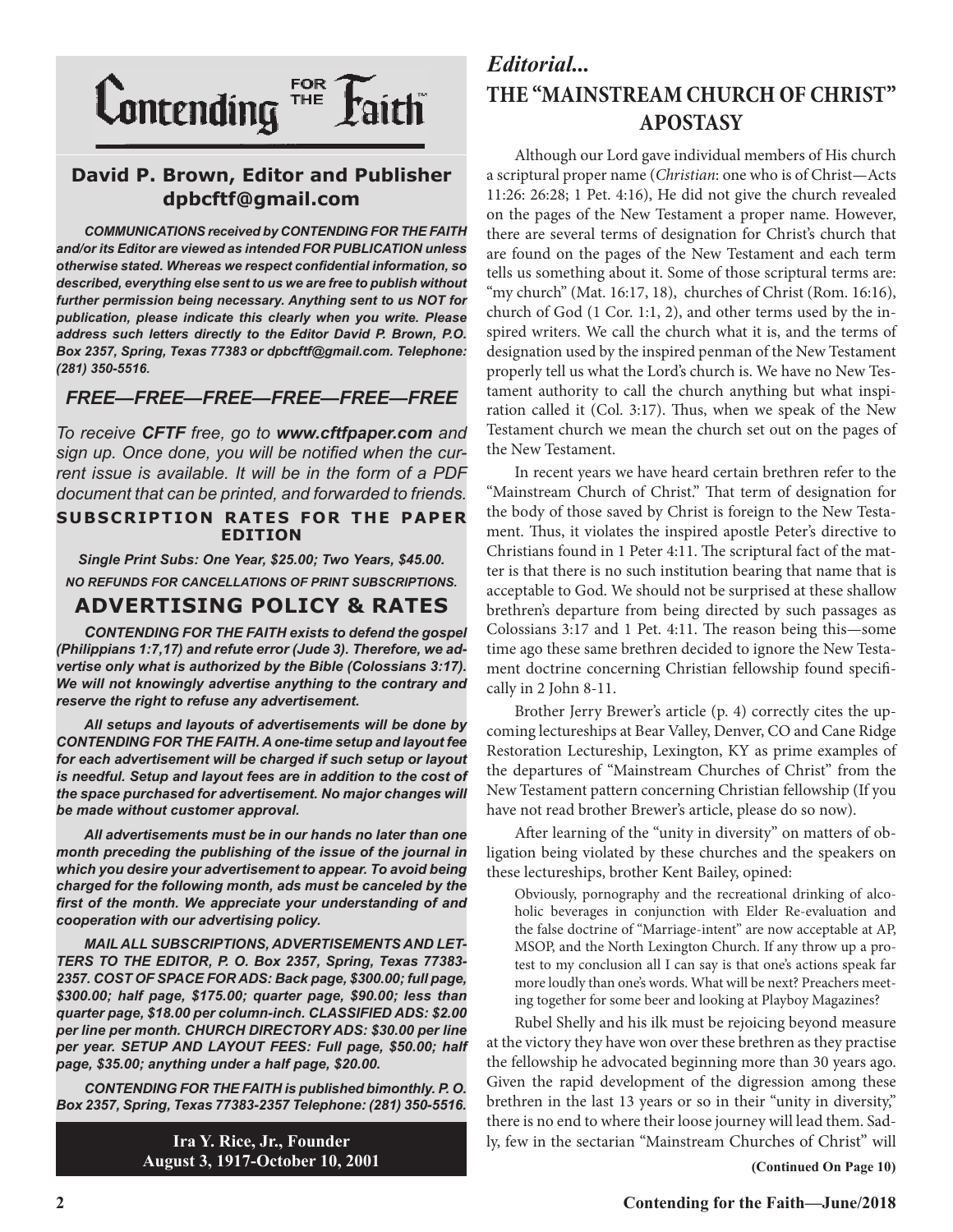### **THE "EXPERTS" ON MARRIAGE AND MORALITY**

### **Lee Moses**

Morality among our nation's leaders has been sorely lacking for some time. Instead of George "I cannot tell a lie" Washington, we get Bill "It depends on what the meaning of 'is' is" Clinton, redefining "is" and "sexual relations" to suit his own desires. Instead of "Honest Abe," we get sexual deviants like Barney Frank, Mark Foley, and Anthony Weiner. Our current President's sordid past is coming back to drag the office of the Presidency through the muck. A few years ago, Newt Gingrich's adulterous background brought the political amorality of our time to the fore. According to one of his ex-wives, Gingrich had insisted on an "open marriage." This does not refer to open lines of communication in a marriage, but to allowing each spouse to date (etc.) other people. Gingrich denied this particular allegation, though he did not deny his adultery. Prompted by this situation, the January 20, 2012 *New York Times* asked a strange question:

If [Gingrich's ex-wife's] account is true, was he onto something? If more people considered such openness an option, would marriage become a stronger institution — less susceptible to cheating and divorce, and more attractive than unmarried cohabitation?

#### Some question, huh?

Enter in the "experts"—answers to the above question were provided in eight columns written by those alleged to have expertise in marital matters and ethical questions. The titles to the columns may give a hint to their views—"No One Approach is Ideal"; "Multiple Partners, but One at a Time"; "The Perils and Promise of Openness"; and "The Right Way to Try Openness." Consider some of the gems to be mined from their contents:

- Nonmonogamy or monogamishamy<sup>1</sup> certainly isn't for everyone. But it's a better solution for those who are incapable of monogamous behavior.
- Replacing today's default marriage vows with compulsory personal contracts would create the space for two adults to seriously and soberly sit down and decide what it is that they want from married life.
- Other couples, though, might find their mutual commitment strengthened if they let off some steam, relieving the pressure of lifelong monogamy.
- For some couples, an open relationship can solve more problems than it creates.
- Monogamy is not much of a choice when you are forbidden to choose anything else.

Only one of the writers seemed to have any real problem with the concept of an "open marriage." A couple of the experts suggested that open marriages were not right "for most people." Another said, "Open marriage doesn't work for most people and isn't a lifestyle we should turn toward now;" implying that open marriage works perfectly for some people, and that perhaps eventually it **will** be a lifestyle toward which we should all turn (emphasis mine, LM).-

 The one column that did have a real problem with "open marriage," entitled, "High Risk to Women and Children," provides evidence that, as the title suggests, open marriage is particularly unfair to women and destructive to children. However, this column never uses words such as "sin," "sinful," or even "wrong.**"2**

However, God makes clear that such conduct is sinful and wicked. Adultery is one of the works of the flesh, which will keep one from inheriting the kingdom of God (Gal. 5:19; cf. 1 Cor. 6:9). As much as God hates divorce (Mal. 2:15), He granted the fornication of one's spouse as the one reason to allow one to divorce (Mat. 5:32; 19:9). Had he relented to the enticements of Potiphar's wife, would not Joseph have still committed **"great wickedness, and sin[ned] against God**" (Gen. 39:9)—even if Potiphar and his wife had agreed to an "open marriage"? **"Flee fornication. Every sin that a man doeth is without the body; but he that committeth fornication sinneth against his own body"** (1 Cor. 6:18).

The proliferation of immorality is seen at three levels—(1) the doctrinal compromising politician's sermons who perpetrate it; (2) the media who delights in and minimizes its sinfulness; and (3) the sociologists and psychologists who normalize it and insinuate it can actually be healthy. Our nation's leaders should be examples to and of America. As Teddy Roosevelt said, "Character, in the long run, is the decisive factor in the life of an individual and of nations alike." If so, how much longer can the life of our nation endure, with the lack of character and morality on the part of its leaders?

We see the media trying to manipulate facts, and thus to manipulate morality. As Marvin Olasky observes,

Now that most leading journalists don't believe that "objective truth" exists, the media doctrine of "objectivity" has become a balancing of subjectivities: Balance out quotes from person A and person B, and voila: objectivity, or at least fairness.**<sup>3</sup>**

And with all the opinions offered by the *Times*, no one was selected to offer the view that "open marriages" are universally wrong. Objectivity, fairness, and truth are not to be found somewhere in the middle of the eight opinions chosen, but in the objective, just, and wholly true word of God.

And sadly, these "experts," who are supposed to help families . . . who teach in our universities, who write the books we read, who offer counsel to those in need . . . lack any moral compass whatsoever, and provide instructions harmful to marriage, to society, and to man's relationship with God. No one who offers counsel contrary to His holy will really stands as an expert on these matters.

Be aware of where supposed "experts" stand with regard to God's word before seeking out their counsel. Do not swallow whatever they say simply because of their rumored expertise. **"The counsel of the LORD standeth for ever, the thoughts of his heart to all generations"** (Psa. 33:11).

 $\mathcal{L}_\text{max}$ 

**—Berea Church of Christ 621 S Central High Rd. Rives, TN 38253 truth@bereacoc.org**

### **Contending for the Faith—June/2018 3**

<sup>&</sup>lt;sup>1</sup> A term the writer uses to describe "a relationship that's almost entirely monogamous" (emph. LM).

**<sup>2</sup>**This observation was made by Marvin Olasky in his review of this series, "Open and Shut," *WORLD Magazine*, February 11 2012, 11. **3** Ibid.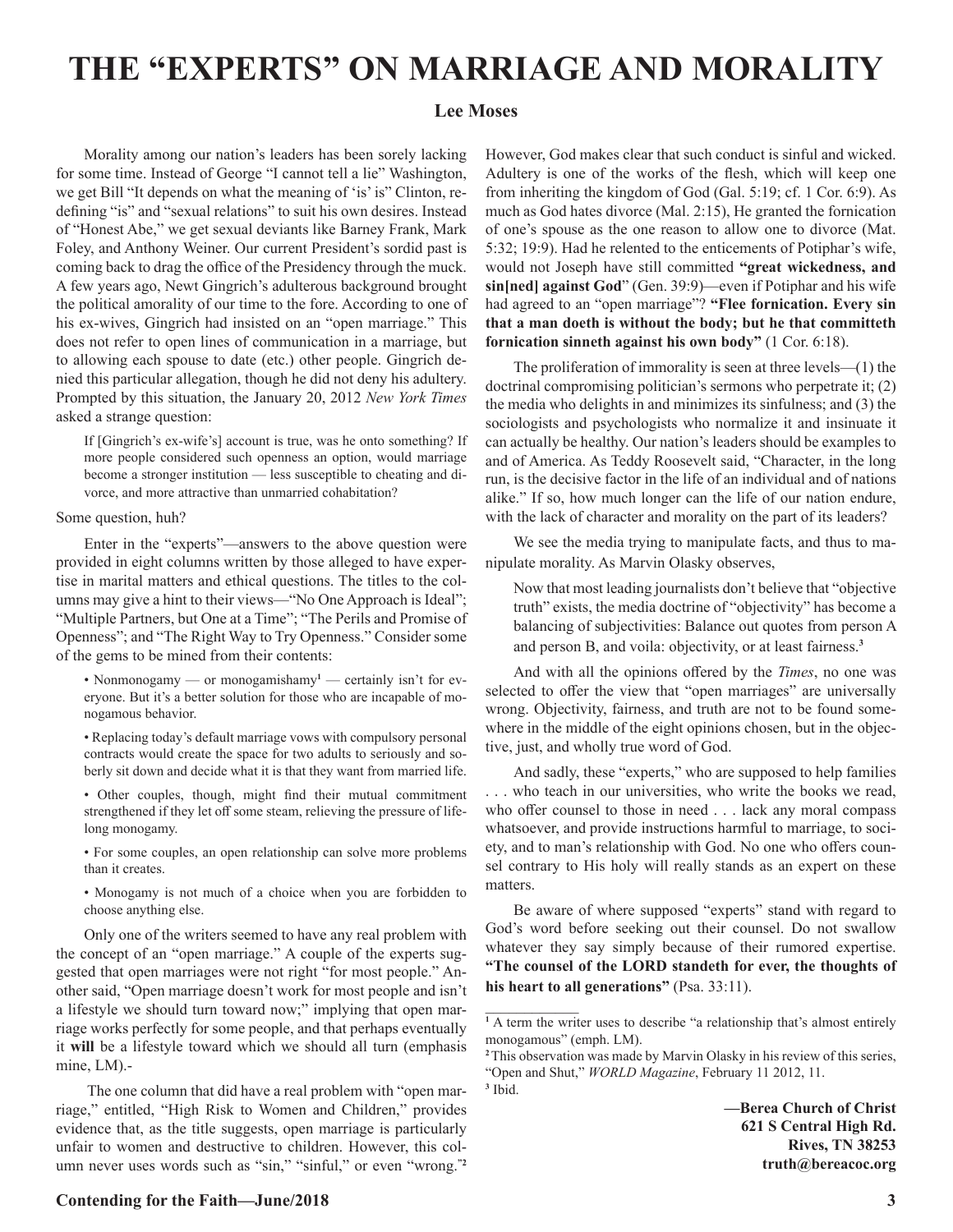#### **(Continued From Page 1)**

the first drink of alcohol is not a sinful act. It is the case that there are some sins that may lead us into other sins, but we must abstain from all sin. Also, the consequences of some sins in this life are worse than others, but any sin separates one from God. For instance, young people should avoid "heavy petting," because it might well lead to fornication. Well, "heavy petting" is lasciviousness, which is already condemned, as well as fornication. So, some sins should be avoided because they may lead to sins of worse consequences in life, but all sin should be avoided.

How many bites of the forbidden fruit did Eve have to take before she sinned? Would Dr. Edwards have justified her in taking the first bite as not being sinful, but that it might lead her to sin at a later time by eating the whole fruit? Perhaps bro. Edwards has not had to deal with the problem of alcoholism in his family, or he would not be so soft on the use of poison.

Were Paul, Peter, and John just giving advice when they taught believers to **"abstain"** from fleshly lusts (Gal. 5:19-21; 1 Pet. 2:11; 1 John 2:15-17)? Paul also wrote that we are to make **"no provision" for the flesh, "to fulfill the lusts thereof"** (Rom. 13:14)? If taking a few drinks in the home or dorm does not "provide" occasion for even further drinking and heavy intoxication, what would provide for such? What about an "alcoholic," who knows that even "one drink" of alcohol will set him back on the road to ruin, would bro. Edwards still say one drink is not sinful?

Finally, I would like to present some analogies. *First*, speaking of fornication or "illicit sexual relations," can sexual action be started without fornication being committed? What difference is there in the first minute of sexual activity and the completion a few minutes later? *Second*, the starting of an automobile. How can one start the engine of his car without it running? Would one conclude that he can "start" the car without causing the engine to run? The only way to keep the engine from running is not to start the car, for when the car is started, the engine is running. It is impossible to start the engine without the engine running.

So it is with intoxication. When the first drink is taken, intoxication has begun. Brother Edwards used the expression, "He has sinned with the first drink", but those words were preceded with words that he would "not tell" that to a Christian as long as he drinks in small amounts in his own home. Preposterous!! Sometimes when a drunk is seen, the remark is made, "He had one drink too many." TRUE, but which ONE? The last or the first? Had he never taken one drink, he would never have become a heavy drinker, or an alcoholic, to bring hurt and ruin on himself, his family, and loved ones.

> **—215 W. Sears Denison, TX 75020**

# **"HOW LONG?"**

### **Jerry C. Brewer**

The en masse departure from the faith by "mainstream churches of Christ" continues with no end in sight. To read their bulletins and website posts, one comes away with the idea that Jesus died for trips to Six Flags, Easter egg hunts, dramas, puppet shows, church softball leagues, psychological counseling, camps, colleges, seminars, marriage workshops, women's days, children's church, hoedowns, talent shows, tennis matches, trick or treat, adopt-a-highway programs, campouts, children's musicals, gardening projects, quilting bees, raking leaves, repairing roofs, tax and financial workshops, public relations, meals on wheels, coffee and donuts, and multitudes of like Social Gospel programs. Yes, all of those listed above are "ministries" from websites of so-called "Churches of Christ" who have left the faith.

A similar apostasy took place in the mid to late 1800s. Of those who introduced mechanical instruments of music into the worship of the church in that apostasy, Moses Lard wrote,

In what light then must we view him who attempts to introduce it into the churches of Christ of the present day? I answer, as an insulter of the authority of Christ, and as a defiant and impi-

ous innovator in the simplicity and purity of the ancient worship. ...But what shall be done with such churches? Of course, nothing. If they see fit to mortify the feelings of their brethren, to forsake the example of the primitive churches, to condemn the authority of Christ by will worship, to excite dissension, and give rise to general scandal, they must do it ("Instrumental Music in Churches and Dancing," *Lard's Quarterly*, Vol. 1, No. 3, March, 1864, pp. 332, 333).

The instrumental music controversy of which Lard wrote had been an issue in churches of Christ for more than a decade, and he determined that it was time for the faithful to act. Among the remedies he suggested were the following:

Let every preacher in our ranks resolve at once that he will never, under any circumstances or on any account, enter a meeting house belonging to our brethren in which an organ stands. We beg and entreat our preaching brethren to adopt this as an unalterable rule of conduct. …Let those brethren who oppose the introduction of an organ first remonstrate in gentle, kind and decided terms. If their remonstrance is unheeded, and the organ is brought in, then let them at once... abandon the church so acting; and let all such members unite elsewhere. Thus these organ-grinding churches will in the lapse of time be broken down, or wholly apostatize, and the

### **4 Contending for the Faith—June/2018**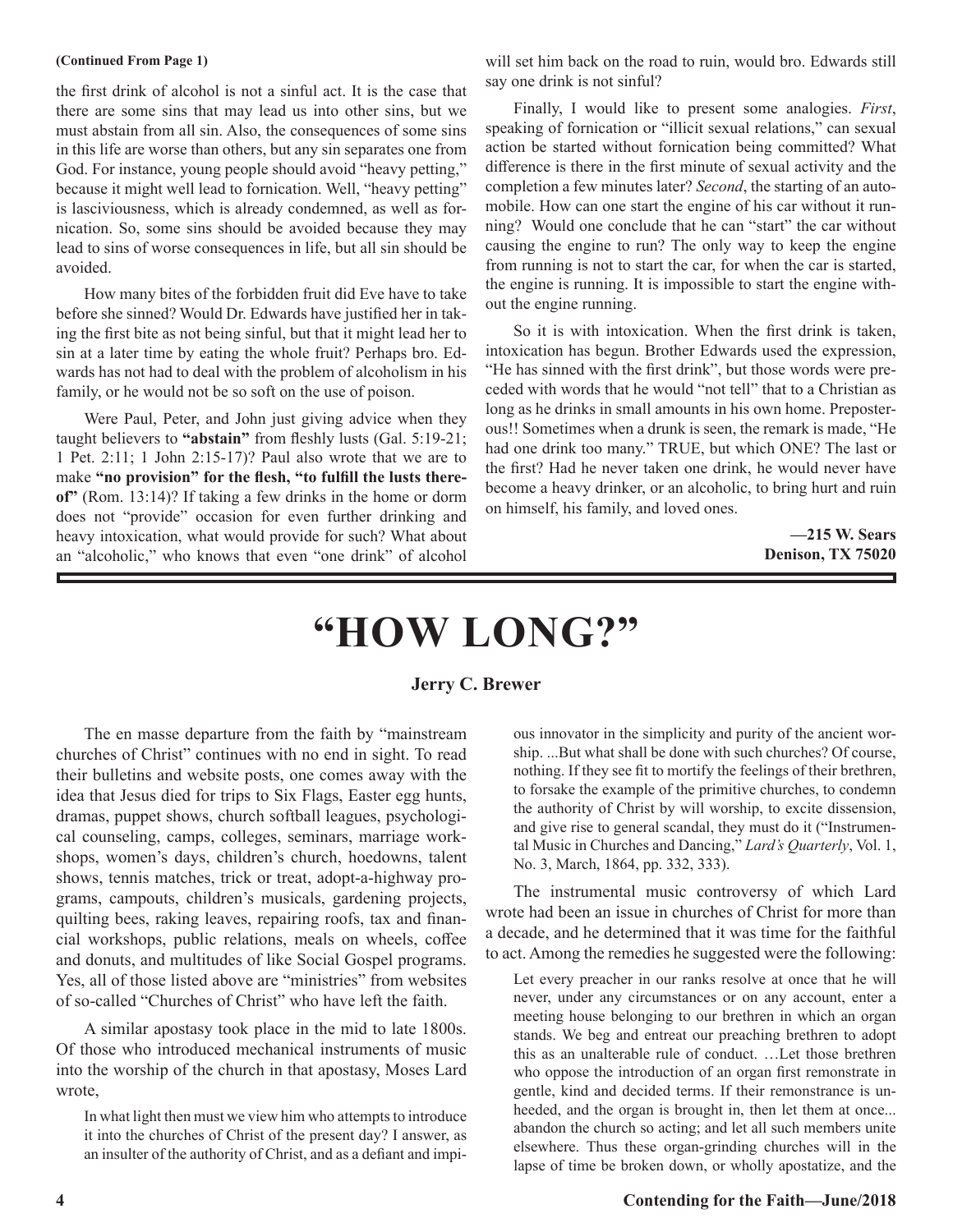sooner they are in fragments, the better for the cause of Christ (Ibid).

The time has again come for the faithful to act. How long will brethren in our day continue to abide the egregious departures from Truth by "mainstream churches of Christ"? Today's symptoms differ from those in 1864, but the cause is identical to Lard's day— a failure to respect the authority of Christ (Col. 3:17). In 1864 it was mechanical instruments of music. Today it is layer upon layer of Social Gospel "ministries" and the open fellowship of error that have plagued the church far more than a decade. Lard's sentiment that, "the sooner they are in fragments, the better for the cause of Christ" was echoed in an email message I received this week. In it, brother Gary Grizzell wrote, "The sooner the major divide between the faithful and the pretenders is known and faced, the better." We wholeheartedly agree with both men.

There exists an amalgamation in the church of our day comprised of "mainstream churches of Christ"— "pretenders" in brother Grizzell's words—and those who fellowship them. In fact, fellowship is the major problem among us. Churches and preachers, like those of the Memphis School of Preaching (MSOP) who would have never have fellowshipped churches like Bear Valley in Denver, Colo. in previous years, are now cozily bedded down with them in error.

Bear Valley's lectureship, set for Sept. 13-16, 2018, is an example of the amalgamation of those who were once sound, but have swapped Truth for a mess of pottage. Among the speakers is Dave Miller, who became a lightning rod in the church with his false doctrines of elder reevaluation and reconfirmation (Elder R/R), and that marriage is not a marriage if those who marry don't "intend" it to be.

Barry Grider, preacher for the "mainstream" Forest Hill church of Christ in Memphis, and an MSOP instructor, is also speaking with Miller. Another speaking with Grider and Miller is Eddie Parrish who preaches for the "mainstream" Brown Trail church of Christ in Fort Worth, Texas, where Miller orchestrated the Elder R/R process and divided the church. Brown Trail later issued a statement of "repentance." So much for Brown Trail's "repentance," seeing that Parrish fellowships Dave Miller and Miller never repented.

The "mainstream" North Lexington church of Christ in Lexington, Kentucky will conduct the 38th Cane Ridge Restoration Lectureship, Aug. 2-5, 2018. Among those speakers is Kyle Butt of Apologetics Press, whose director is Dave Miller, and B. J. Clarke, director of MSOP. Also speaking is the "mainstream churches of Christ" version of Hugh Hefner, Freed-Hardeman University (FHU) President David Shannon. Yes, the same David Shannon who defends nudity in art classes at FHU. Not only does Clarke seem to have no problem with Miller's doctrinal error, but he apparently has no problem with Shannon's immorality. And who but a "mainstream church of Christ" like North Lexington would

have a purveyor of pornography on its lectureship? The respect these preachers and churches have for the authority of Christ could be put in a gnat's eye, and its eyesight would still be 20/20. Paul and John wrote,

**Now I beseech you, brethren, mark them which cause divisions and offences contrary to the doctrine which ye have learned; and avoid them. For they that are such serve not our Lord Jesus Christ, but their own belly; and by good words and fair speeches deceive the hearts of the simple**  (Rom. 16:17-18). **Whosoever transgresseth, and abideth not in the doctrine of Christ, hath not God. He that abideth in the doctrine of Christ, he hath both the Father and the Son. If there come any unto you, and bring not this doctrine, receive him not into your house, neither bid him God speed: For he that biddeth him God speed is partaker of his evil deeds** (2 John 9-11).

None of the above churches or preachers respect the word of God written by those two inspired men. Those preachers and churches are an almost imperceptible speck of the doctrinally cancerous growth thrusting deeply into the body of Christ. That deadly growth continues to swell with "mainstream churches of Christ," lying silently beneath the surface in our back yards and turning deaf ears and blind eyes to the massive apostasy that roars like a tsunami across the land. In Lard's words, they are, "the insulter(s) of the authority of Christ, and...defiant and impious innovator(s) in the simplicity and purity of the ancient worship."

Ephraim is joined to his idols.

**—308 South Oklahoma Ave. Elk City, OK 73644**

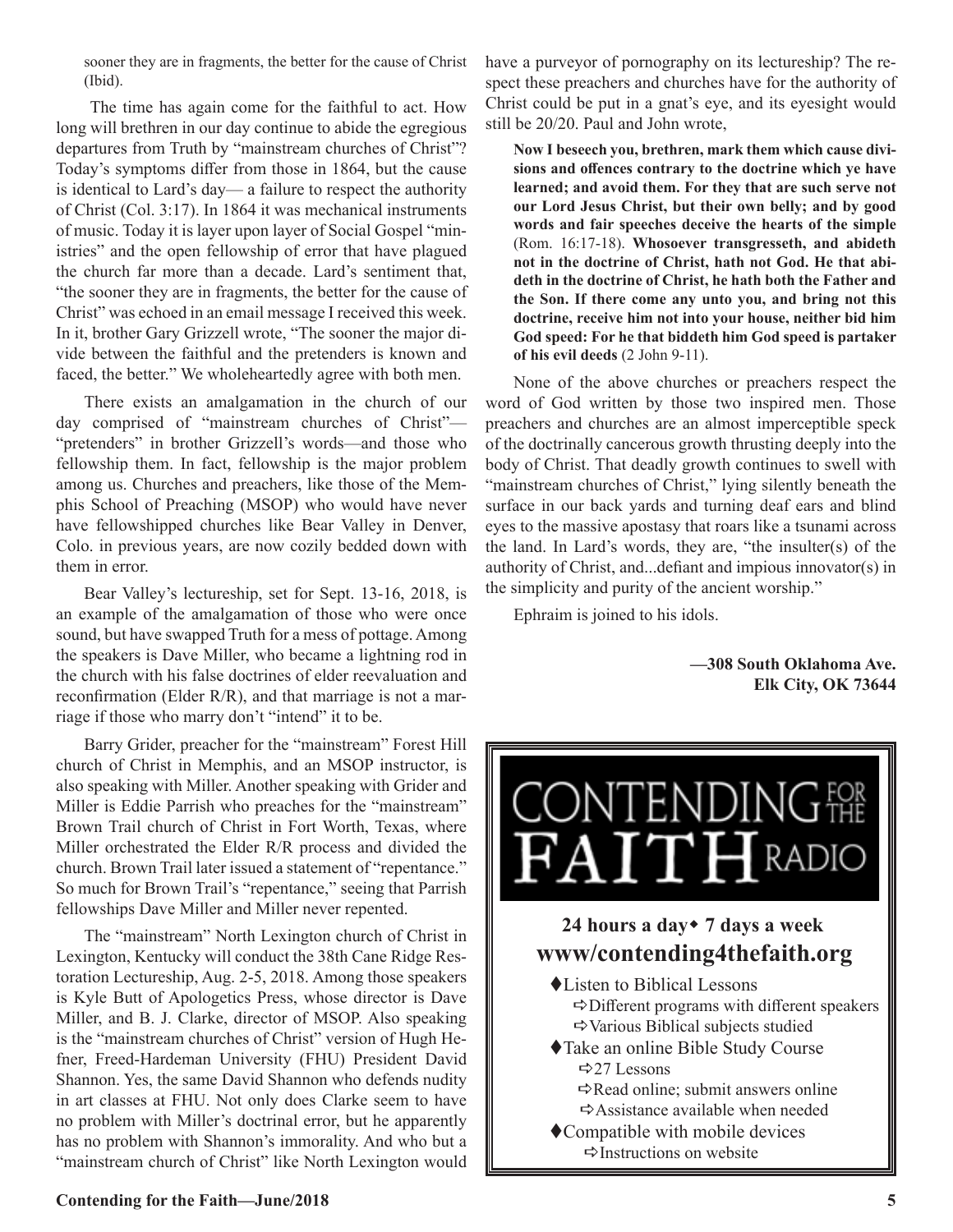## **DEAVER, WOODS, AND DIRECT HELP**

### **Gary W. Summers**

Mac Deaver, the champion of "the direct help from God" heresy, occasionally prompts the reader who is considering his 2007 book (*The Holy Spirit*) to laugh. He does not intend to be humorous, but the reader cannot help but chuckle at his tactics. In his first chapter, Mac tried to establish that Gus Nichols agreed with his position while at the same time saying that in his oral debates he "never claimed brother Nichols to be in agreement" with what he had publicly defended (11). It remains confusing, then, to hear him say that brother Nichols probably did agree with him (12). Anyone who has read Gus Nichols' book on the Holy Spirit knows that he did not agree with Mac, despite Mac's suspicions to the contrary. Do these quotes of brother Nichols (from his book, *Lectures on the Holy Spirit*, published in 1997), sound like he believed that the Holy Spirit directly helped or influenced the Christian?

*Question*: Should we pray to God to give a preacher a "ready recollection?" Is this providential, miraculous, or what?

*Answer* [from brother Nichols, GWS]: That's all borrowed from the Apostles in John 14, when Jesus promised them that the Spirit would inspire them to reveal Christianity, to reveal the Gospel. He said, **"He shall bring to your remembrance all things whatsoever I have said unto you."** (John 14:26) Jesus did not want them to go out and preach without knowing exactly what he had taught, without any perversion whatsoever. He would not let them preach until they had received that power.

In Luke 24:48, he said, **"Ye are witnesses of these things."**  And then in v. 49, **"Tarry ye in the city of Jerusalem until ye be endued with power from on high."** It is error for a man to claim that same power tonight, when he is not an apostle, not in the same class they were, when the world is not in the same condition. (Acts 1:8)

They had no New Testament at that time, not a line of it. And I say again, it is a pity for people to reason in circles and ignore the facts that make a difference (151).

The reason that this quote is particularly pertinent is that many of Mac's supporters are constantly asking, "Don't you ask for the Holy Spirit to help you when you preach?" or some variation of that sentiment. Brother Nichols, who allegedly agreed with Mac, utterly demolished that view. Below is a further comment that cannot be misunderstood.

*Question*: How does the Holy Spirit guide men today other than through the Word?

*Answer*: Tonight I have been saying over and over that he does not! The Holy Spirit's guidance is in the written word of God, and by it he does a thorough job guiding us. **"Thou shalt guide me with thy counsel"** (Psa. 73:24) (83).

Unlike Mac, brother Nichols believed that the Word of God was sufficient and that we did not need direct help. This next quote is equally clear.

*Question*: Does the Holy Spirit speak through men today in a direct way? Does he motivate them to speak by "influence" on this behavior?

*Answer*: The Holy Spirit now through the Bible influences us to speak; but there is now no direct "independent of the word" operation, or revelation, for us. Such ideas "make the word of God of none effect" today because people will 'turn up their noses' to the word, and look forward to, or expect, imaginary direct revelation. This is absolutely a "decoy" to get people away from the word of God. The whole thing is a work of Satan, who wants to belittle the "word" of God and render it ineffective (82).

It is both comical and sad to see Mac Deaver trying to get brother Nichols to agree with his position. His treatment of brother Woods is both puzzling and humorous. In chapter one of his book, Mac spent a good deal of time trying to show that brother Warren utterly defeated Woods' position on the Holy Spirit's indwelling at a forum in 1967. Then Deaver begins his third chapter by attacking what Woods wrote concerning the Holy Spirit. But after doing so, he then tries to convince the reader that this man with lame arguments actually agrees with him (does that make Mac equally lame?). In other words, if a man was so erroneous in his Holy Spirit views as Deaver alleges Woods was, then why would he trumpet that Woods agrees with him? Mac does not seem to be able to help it. Sooner or later, everyone agrees with him.

It parallels the global warming enthusiasts. If it is hot, that is evidence of global warming. If it is severely cold, that is also evidence of global warming. If it is too wet or too dry, guess what? It is just further proof of global warming. So it is with Mac. If someone's views are different from Mac's, he nevertheless agrees with him. Even if he plainly denies what Mac believes, he still wrote a phrase or sentence that could possibly be construed as agreeing with Mac. There is no escaping this irresistible conclusion—everyone agrees with Mac!

### **JAMES 1:5**

Since this discussion focuses on James 1:5, let us see what Mac says, Woods says, and the Scriptures teach. To begin with, James 1:5 teaches: **"If any of you lacks wisdom, let him ask of God, who gives to all liberally and without reproach, and it will be given to him."** The first thing that one studying the book of James would notice is that this

### **6 Contending for the Faith—June/2018**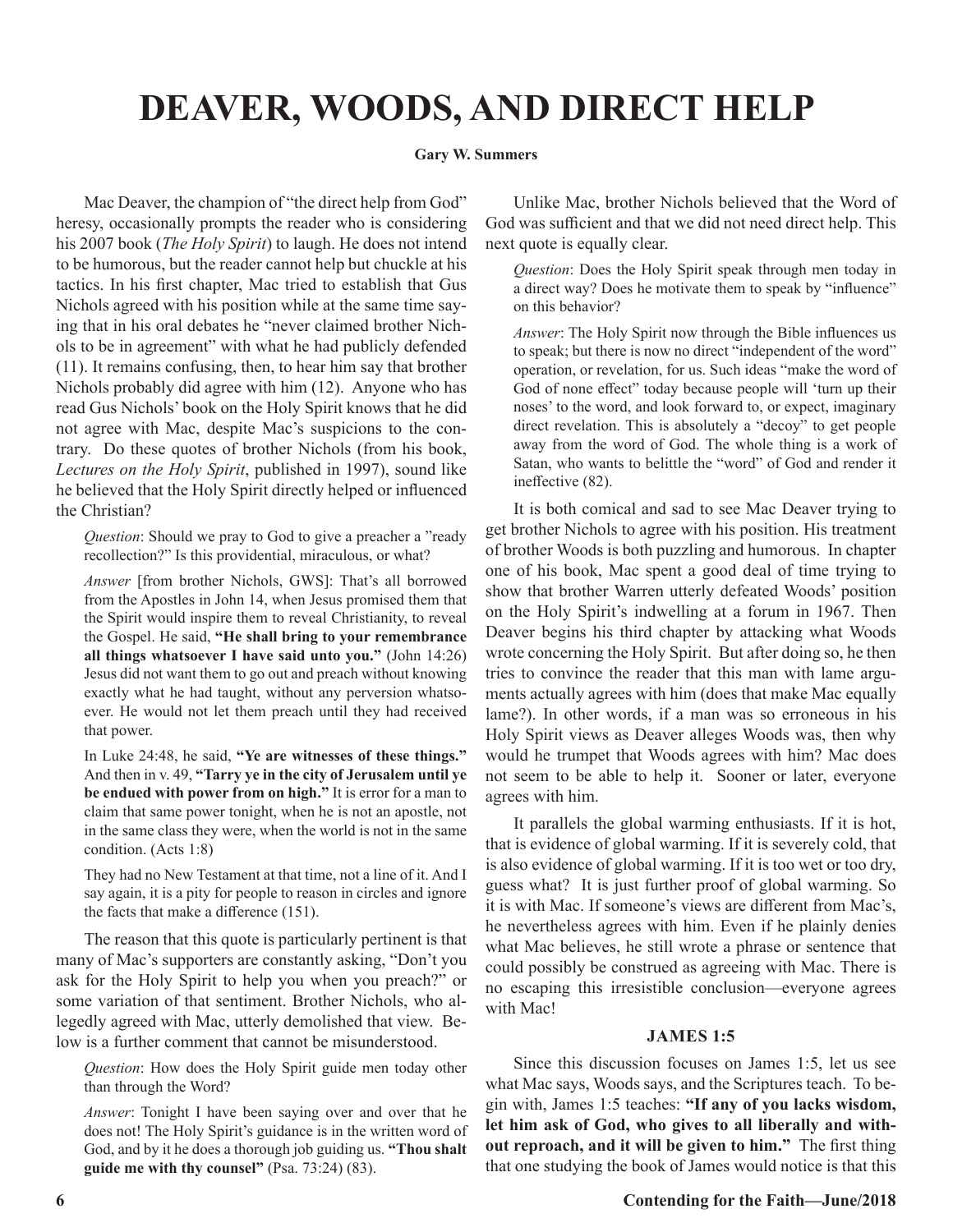verse is not isolated but is part of a text. The wisdom being sought here is probably that which will enable the Christian to understand the reason for various trials which must be endured in order to develop patience (vv. 2-4). After this verse come three that encourage the seeker of wisdom to pray in faith; if he doubts, he will not receive an answer because he is unstable and double-minded.

Brother Woods kept this verse in its context; he wrote: "The ability to see great blessings in sore trial is not an inherent one, and must, therefore be acquired" (40). Brother Woods then elaborates on the means by which this wisdom is and is not acquired. He made clear that this wisdom does not come from:

- 1) a study of philosophy;
- 2) meditation;
- 3) consulting with wise men.

In other words, brother Woods differentiated between a) knowledge obtained through study by the accumulation of facts, and b) wisdom, which is the ability to apply the knowledge one has learned. In that connection he wrote that facts stored in the head "are obtained only through mental effort" (40). Wisdom, on the other hand, can only be bestowed by God.

Whether the reader agrees or not with brother Woods, the point is that this is what he taught in his commentary. He closed this section by saying that the manner in which God grants the wisdom prayed for is not dealt with in the text, which is absolutely correct. James did not tell how God would grant the wisdom—just that He would.

### **EVERYBODY AGREES WITH MAC**

Perhaps a television network would like to pick up the above title as a religious sequel to the secular old TV sitcom, *Everybody Loves Raymond*. Although brother Woods simply stated a fact—that the manner of God's granting the wisdom was not specified—Mac immediately (and incorrectly) draws the conclusion that therefore brother Woods believed it was a direct infusion from God. He argues that, since the wisdom can only come from God and not through mental effort or study, that it must come direct from God's mind to ours. Mac concludes: "Now, will someone please explain to me how it is that brother Woods did not imply direct help from God!" (49).

Okay, Mac, read the following explanation carefully. What are the ways in which God can grant His people wisdom? Of course, there is the direct method, which was actually done in the first century. Wisdom is one of the nine spiritual gifts that Paul lists in 1 Corinthians 12; in fact, it is the first one he mentions (v. 8). The second is knowledge. In granting these gifts, God gave Christians the information or the ability directly. Just as prophets were given the words to speak, those with these gifts could communicate spiritual knowledge they had not studied to obtain or impart wisdom which usually came from observation and application of principles. By the way, to say that God grants wisdom today directly implies that these gifts are still operational. If it is argued that even one of the gifts remains operational, how can anyone shut the door to the other eight, which includes speaking in tongues and the working of miracles? To suggest that brother Woods would have opened this door would be a repudiation of everything that he ever taught on this subject.

Although brother Woods affirmed that wisdom did not come through mental effort, which studying would require, he did not rule out thinking, period. Suppose, for example, that the one praying for wisdom to understand why Christians face trials was brought face to face with a situation in which a brother had suffered. God, through His providence, might allow him to overhear a conversation in which a pagan was so impressed by the demeanor of the Christian in the face of the trial that he was considering the authenticity of Christianity. Having heard of the benefit of a brother's suffering, he immediately achieved the understanding for which he had prayed. Did this wisdom come from study or mediation? No, he grasped the point in a moment, in a flash (as it were). This sudden realization that came through God's providence required a minimum of mental activity—totally unequal to that which is achieved through mental effort.

Mac immediately rules out the explanation just provided for God giving wisdom through providence, but he does so erroneously. Misapplying what Woods said about knowledge requiring mental effort, Mac then concludes that no mental effort is required in wisdom either: "Thus, it has nothing to do with reflection or any other mental activity at all" (49). As already shown, the mental activity required in studying and learning and the mental activity in coming to a sudden realization are two entirely different matters.

### **ANDREW CONNALLY**

Now the careful reader notices a bit of misinformation in Mac's book on the Holy Spirit. Below the quote from brother Guy N. Woods is footnote 50, which begins on page 48 and finishes on page 49. Mac states that Connally quoted the Woods' passage and then drew the following conclusion: "But God gives it, directly to us, and He gives it 'liberally'" (49). The only problem is that Connally made that statement before quoting the passage by Guy N. Woods. Whoops! All right, it is only a technicality, but is it one that a man who prayed for wisdom would make? Surely, Mac prayed for wisdom in writing his book.

Connally was assigned James 1:1-12 for the ninth Annual Denton Lectureship book, which was published in 1990. The quotation cited above came before the Woods' quote. Immediately after it, Connally wrote "Thus here is something God does for the child of God personally and directly in response to believing prayer" (50). What Connally meant by the word "directly" only he knew. In 1990 Mac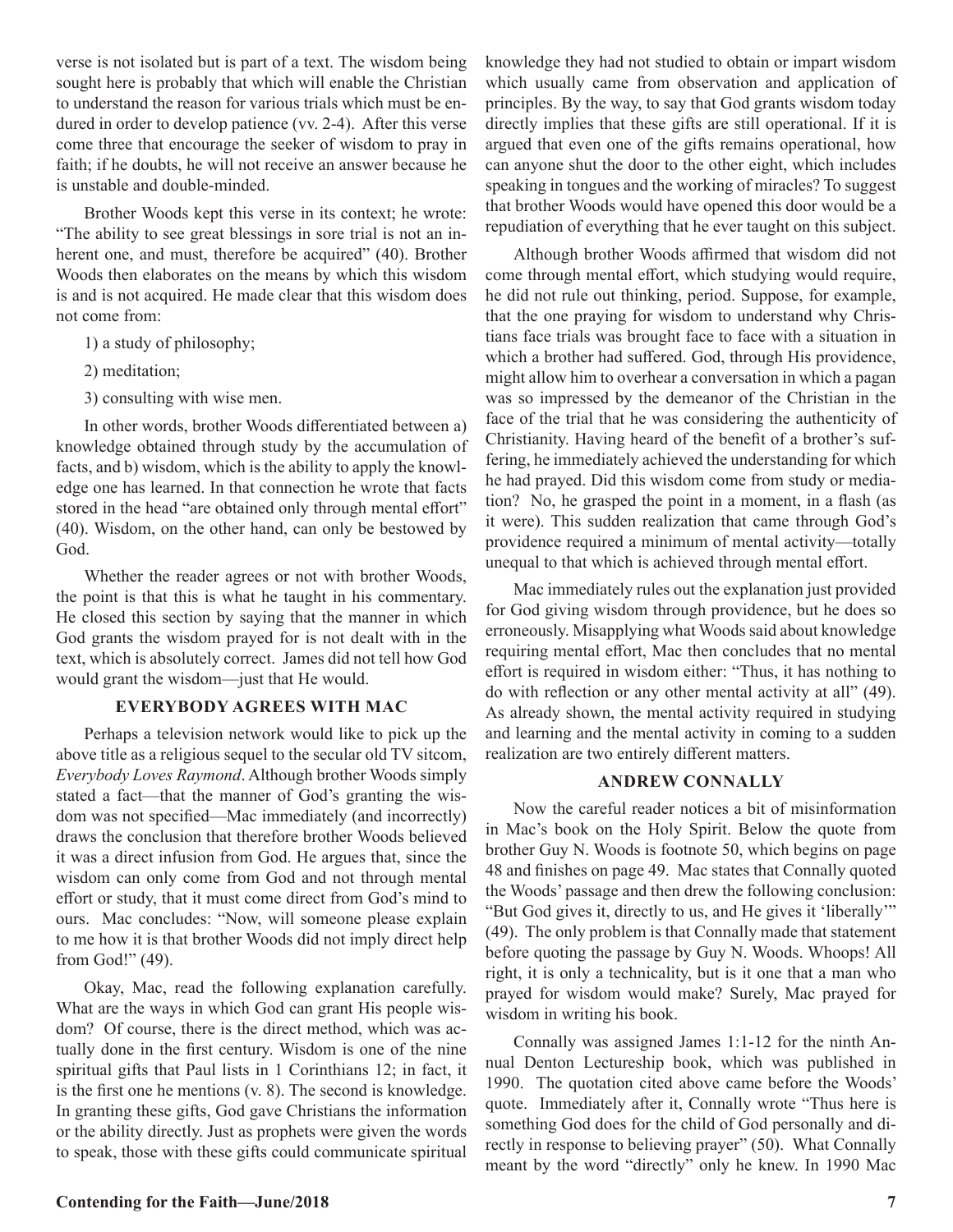did not hold the position he currently advocates, let alone Andrew Connally. Although it is possible that Connally believed what Mac now teaches, it might be the case that he was thinking of God's providence, in which God brings something about apart from the Word versus something that comes about as a result of our studying the Word.

Certainly brother McClish, who edited the book, did not understand brother Connally to be saying that God infuses wisdom directly into our minds, just as He would have a spiritual gift in the first century. As editor of the original *Gospel Journal*, brother McClish devoted an entire issue that dealt with the various aspects of Mac's teaching. Mac did not say that either Connally or McClish agreed with him (which is surprising), but he did offer this comment in the footnote 50 already alluded to: "Notice that Connally uses the word "directly," and please consider that this book was edited by Dub McClish" (49). The reader is left to draw his own conclusion.

### **WISDOM**

James says to pray for wisdom, but Jesus had earlier promised others that they would be granted miraculous wisdom. In Luke 12:11-12, He said that, when His disciples were delivered up to authorities, they should "not worry about how or what" they should answer. In other words, both knowledge and the wisdom to use that knowledge would be provided. Jesus added that the Holy Spirit would tell them in that very hour what they should say. This same idea is repeated in Luke 21:14-15 when Jesus told His disciples: **"Therefore settle it in your hearts not to meditate beforehand on what you will answer; for I will give you a mouth and wisdom which all your adversaries will not be able to contradict or resist."**

This means that God gave them the words directly and the ability to speak with wisdom. Again, this clearly indicates a miraculous ability. Do we still have this ability today? No, the promise was made to Jesus' disciples in the first century who did not have the Scriptures—not to us who do have the opportunity to learn and use them properly. Stephen literally did what Jesus promised. As he faced his adversaries, **"they were not able to resist the wisdom and the Spirit by which he spoke"** (Acts 6:10).

Of course, Jesus Himself set the standard. When He finished teaching on various matters, no one had anything else to say. He perplexed those with His question on John's baptism so that they admitted they did not know how to answer Him (Mat. 21:23-27). When He gave His answer on taxes, they marveled and left (Mat. 22:22). When He answered the Sadducees concerning the woman married to seven husbands **"they were astonished at His teaching"** (Mat. 22:23-33).

Jesus silenced His adversaries with His great wisdom. Mac has silenced no one. Daniel Denham wrote 90 pages of criticism of Mac's book, which is included in Profiles in Apostasy #2, recently published by *Contending for the Faith*  (Feb. 2011). He had at least three times that material which he has accumulated on the subject, showing the fallacies of Mac's reasoning and positions. If Mac had a fraction of the wisdom of Stephen, the apostles, or the Lord, no one would be able to refute the positions set forth in his book, but brother Denham, this writer, and others have shown that Mac's teachings do not reflect wisdom but folly.

Brother Denham points out that Mac wrote "that God in answering our prayer would be increasing our personal capacity to grasp or comprehend that wisdom provided in the Scriptures…" (109). Really? And Mac knows that—how? Mac's problem is that Mac teaches that man, when he prays for wisdom, cannot receive information; so he fancies instead that God will enhance his "Capacity to comprehend or better grasp that source material" (109). In other words, he alleges that his "comprehension skills of the revealed Word would increase."

Brother Denham rightly says: "There you have it! Just accept Mac's doctrine and God will multiply your brain cells, energize your cognitive functions, and/or juice up your intellect" (115). Once again, we see that Mac's case is built on assumptions that are only conjectures. James is not teaching that our brain cells will be supersized if we pray for wisdom. In some manner God will grant our request, as brother Woods wrote. God is capable of supplying wisdom in a way other than directly.

> **—5410 Lake Howell Road Winter Park, FL 32792**

ୡ୶ୡ୶ୡ୶ଌ୶ଌ୶ୡ୶ୡ୶ୡ୶ୡ୶ୡ୶ୡ୶ୡ୶

### **A TIME OF SEPARATION**

### **Jess Whitlock**

President Trump has certainly taken his share of criticism for attempting to enforce the laws of the land concerning illegal immigrants, even from those of his own party. The basic argument we have heard over and over again is that they could be separated from their children. That is sad, but will we then be consistent?

Consider these scenarios: (1) a man (citizen/illegal) robs your bank of \$50,000 and is found guilty. He is sentenced to 30 years in prison. But, he has children. Then what? (2) a man (citizen/illegal) robs your bank. A bank guard pulls his gun and is shot to death in the conflict. The bank robber is found guilty and sentenced to life in prison. But, he has children. Then what? (3) a man (citizen/illegal) robs your bank. Your mate or one of your children is there as a customer. The police arrive, having responded to a silent alarm. Your loved one is taken hostage and killed. The man is found guilty and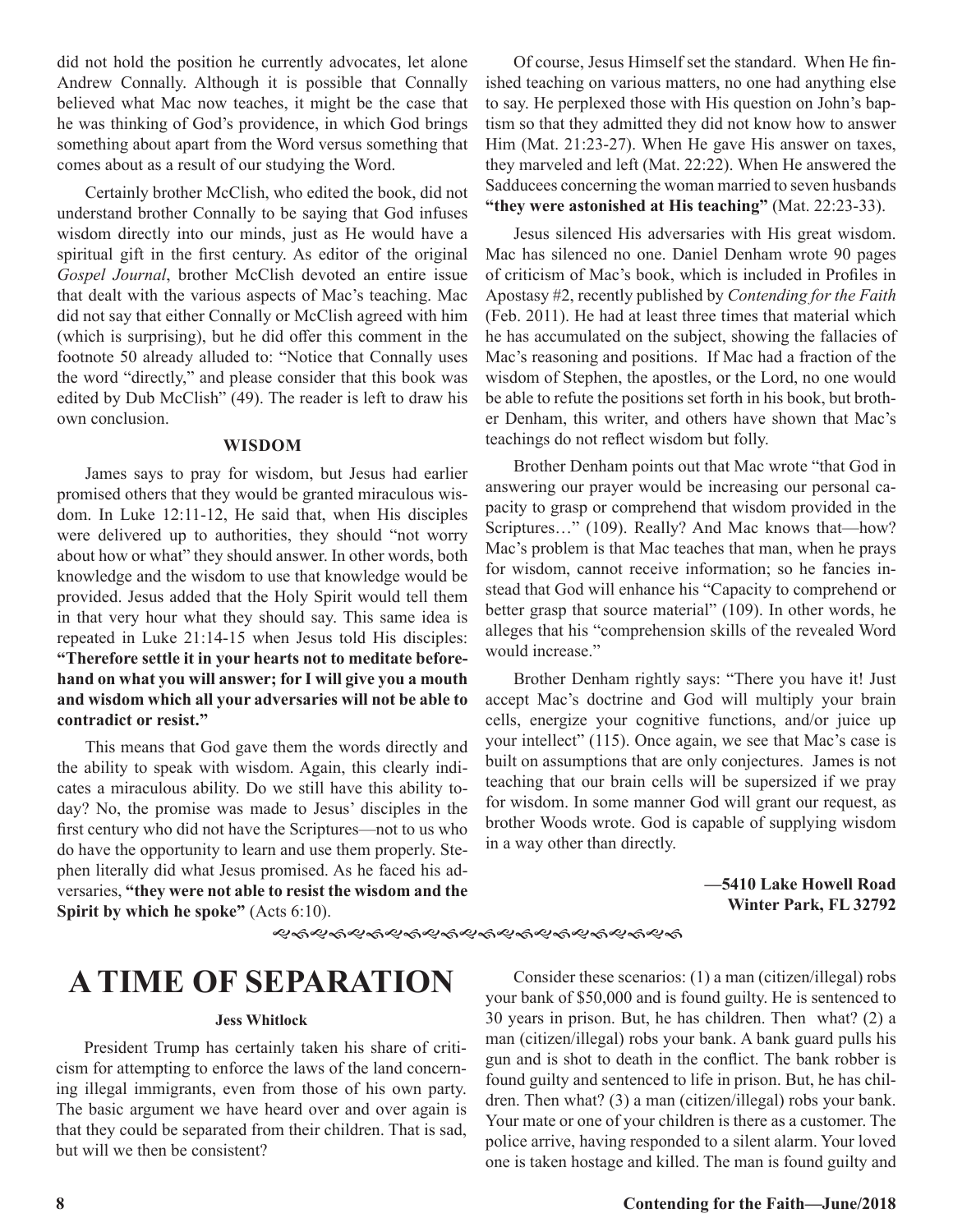sentenced to the death penalty (Gen. 9:6). But, he has children. Then what? In each instance has the law been violated? The answer must be "yes" or "no". My dad taught me at an early age, "Do not do the crime, if you cannot do the time." Original? No. True? Yes. Some things demand separation!

There is coming a time of great separation! Mothers and fathers will be separated from children. Husbands will be separated from wives. Brothers will be separated from sisters. Nephews and nieces will be separated from aunts and uncles. In a nutshell, those who are saved will be separated from the lost, and family ties will be of no consequence.

Our Lord spoke concerning the coming day of judgement.

**But when the Son of man shall come in His glory, and all the angels with Him, then shall He sit on the throne of His glory: and before Him shall be gathered all the nations: and He shall separate them one from another as the shepherd separateth the sheep from the goats...then shall He say also to them on the left hand, Depart from Me, ye cursed, into the eternal fire which is prepared for the devil and his angels** (Mat. 25:31-32, 41).

 So, we note there will be a separation like that of sheep and goats. There will be a separation of those on His left hand and those on His right hand.

In that great day there will be a separation of evil from good (John 2:28-19). It is compared to a separation of the wheat and the tares (Mat. 13:24-36). Again, it is a division between those who are prepared and those who are unprepared (Mat. 25:1-14). It is also likened to a distinction between the wise and the foolish (Mat. 7:24-28). There are only the two groups. There is not an alternative group; there is no middle group in between.

Almost everyone remembers the tragedy of the Titanic. On board were the rich, the poor, the educated, the uneducated, men, women, children, the crew, and the passengers, et al. However, when the "list" was published, there were only two groups: those who were saved and those who perished! It will be thus on that great and notable day of judgment. There will be a separation that will last for an eternity (Heb. 9:27; Acts 17:30-31; Mat. 25:31-46; 2 Pet. 2:9; 2 Cor. 5:10; etc.).

That time of separation will be forever and ever.

**And the devil that deceived them was cast into the lake of fire and brimstone, where are also the beast and the false prophet; and they shall be tormented day and night forever and ever...and if any was not found written in the book of life, he was cast into the lake of fire** (Rev. 20:10, 15).

 Hell, like heaven, is eternal. The Greek words for "eternal" and "everlasting" are *aion* and *aionios*. The words are defined: "everlasting, eternal, always being, never to cease...". The punishment for the lost will be forever and ever: (Mat. 25:41-46; 2 The. 1:9; Heb. 6:2; 2 Pet. 2:17; and Jude 6,13).

Where will you be the day after that separation takes place? Are there some changes that need to be made between now and that day? Today the question is, "What will you do with Jesus?" In that day, the question will be, "What will Jesus do with you?"

> **—Morton Street Church of Christ 2223 West Morton Street Denison, TX 75020-1622**

dcdcdcdcdcdcdcdcdcdcdcdcdcdcdc

### **"MARK" AND "TURN AWAY"**

### **Dub McClish**

Paul's final plea to the saints in Roman was for doctrinal purity:

**Now I beseech you, brethren, mark them that are causing the divisions and occasions of stumbling, contrary to the doctrine which ye learned: and turn away from them** (Rom. 16:17).

This statement is not merely a polite suggestion, but an earnest entreaty with the strength of a charge, an order, or a command.

The substance of the appeal is that the pure doctrine of Christ must be carefully preserved. The principal means of doing so were two: (1) Mark those who were causing division by their error; (2) Turn away from those brethren. The originators and/or propagators of the divisive doctrines must be "marked" (from *skopeo*, meaning to "look [out] for, notice, keep one's eyes on someone or something" [*Arndt & Gingrich*]). Every Christian is to exercise this vigilance for false teachers.

How strange that anyone claiming loyalty to the teaching and example of Christ would sympathize with purveyors of perverted doctrine. The only way some brethren "look out for" heretics is to defend them and supply their needs. Quite pitifully, many (including elders) are so ignorant of the Truth they cannot recognize error when they hear or read it.

Others count it a mark of spiritual superiority never to "keep books" or "files" on any brother. Such folk pride themselves on their ignorance of who is teaching or practicing strange things, thinking that such self-imposed ignorance somehow nullifies the errors or at least, their taking any action concerning them. A generation of ignoring instead of taking note by a large number of brethren has produced predictable widespread apostasy.

Some argue that "branding" is not in Paul's command to "mark." This observation is true concerning this one word. However, the very act of taking note of false teachers so as to be able to avoid them demands that they be branded/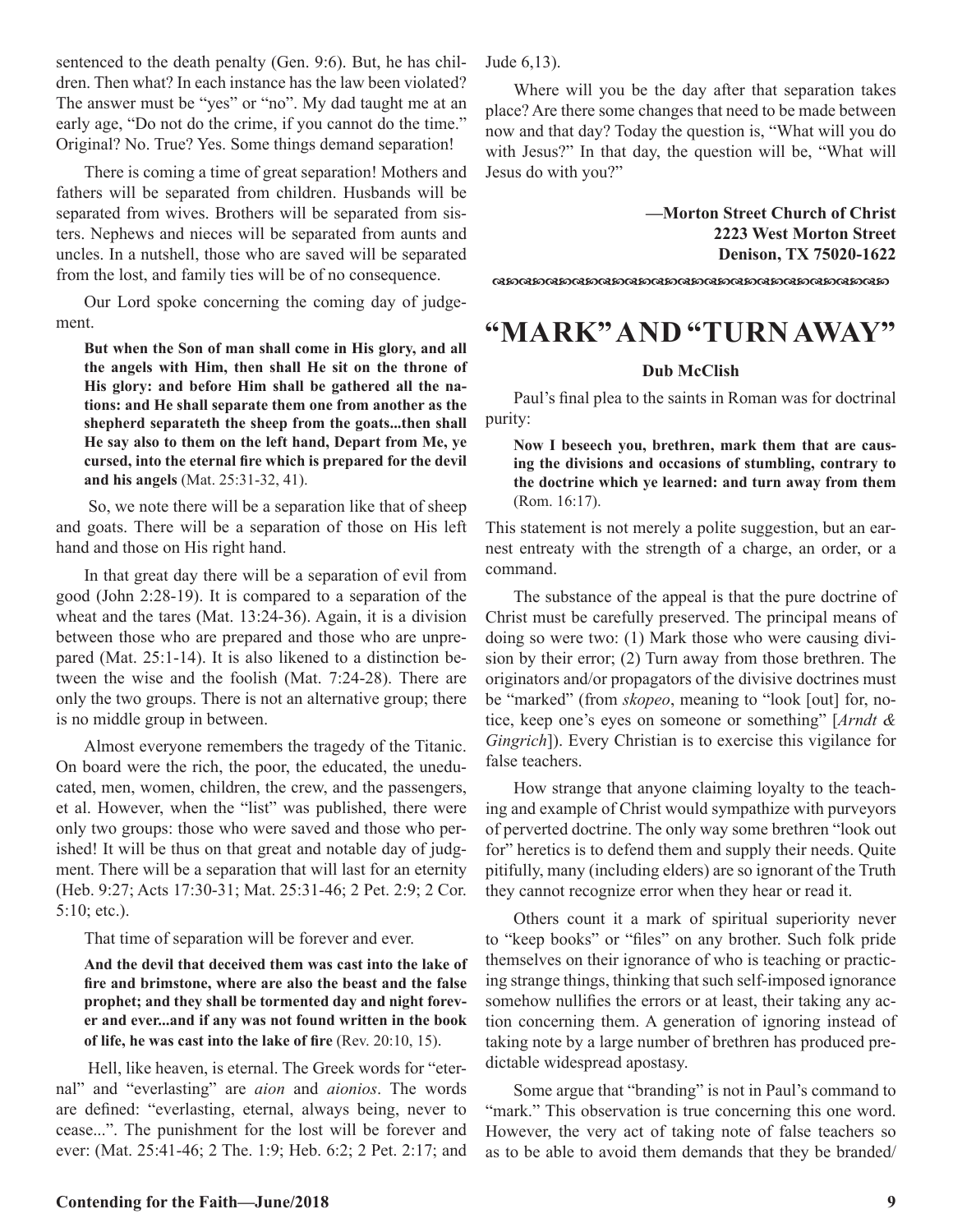exposed. This was the Lord's practice (Mat. 16:6). Paul's charge has no meaning if his aim was not the identity and exposure of the divisive errorists.

These teachers are not to be listened to or extended any treatment that implies endorsement (cf. Tit. 3:10; 2 John 10– 11). Preachers, congregations, and universities, and schools of preaching are rightly judged by the company they keep. If many of our brethren had not been too sophisticated and "bleeding-heart" tolerant to obey Paul's instruction in this matter over the past thirty-five years, most of the liberal element could have been isolated and its damage minimal. Instead, heretics have been allowed—and continue—to circulate with freedom and acceptance in a large portion of the church like ravenous wolves in sheep's clothing among lambs.

### **—908 Imperial Drive Denton, TX 76209**

### dcdcdcdcdcdcdcdcdcdcdcdcdcdcdcdcdcdcdcdcdcdcdcdcdcdcdcdcdcdcdcdc

### **(Continued From Page 2)**

see beyond their noses to where Satan's "Pied Pipers" are leading them. "Unity in Diversity" in obligatory matters is very much alive and well in these two lectureships as well as the churches and their works from which their speakers come.

We first printed the following article in the August 2003 *CFTF.* It was written by our faithful brother Geoff Litke. It makes very clear how Satan and his servants have accomplished what they have in getting the church to apostatize and how they continue to accomplish their goals. **—David P. Brown, Editor**

### **SATAN IS AN "INCREMENTALIST"**

Paul warned the Corinthians about their actions lest Satan gain an advantage over them. In doing so he declared, **"we are not ignorant of his devices"** (1 Cor. 2: 11). Christians ought not to be naive about the way Satan works. The scriptures teach the children of God to, **"Put on the whole armour of God, that ye may be able to stand against the wiles of the devil"** (Eph. 6: 11). The word Paul used for "wiles" is from the Greek word *methodeia*. Anyone can clearly see the Greek words connection to the English word "method". The children of God know Satan's methods and devices. Throughout the Bible, God revealed the various ways that Satan works. He works through lies (John 8:44; Gen. 3:1-5) that are always and only propagated by wicked men (John 13:3; Eph. 4:27; 1

Tim. 4:1). Nevertheless, knowing these methods has only helped minimally. Satan has gained advantage at the expense of the ignorance of God's people.

God's children have a long history of forgetfulness (Jer. 2:32). In this way Satan has time after time been allowed to cause trouble among God's people. Whereas mankind is impetuous, Satan is quite patient. He was content to work for generations to ensnare the people of the land (Jud. 2:7-10). About a generation ago things about which faithful members of the Lord's church were warning their brethren were dismissed and ignored because they "aren't any trouble here" or "we are sound and don't have that problem," but when the barking of the "watch dogs" was ignored the foxes moved in.

### **"CHANGE BY DEGREES"**

Incrementalism is a policy or advocacy of a policy of political or social change by degrees (*Merriam-Webster 's Collegiate Dictionary*. 10th ed.). The same thing could be said about change in religious matters. Doctrines that were once thought settled will inevitably "re-clothe'' themselves. The saddest thing is that those who teach against them have been, are, and will be labeled as ones who beat dead horses and refuse to let things lie. Those who are concerned are labeled as "living in the past" and "airing our dirty laundry" (continued on next page).

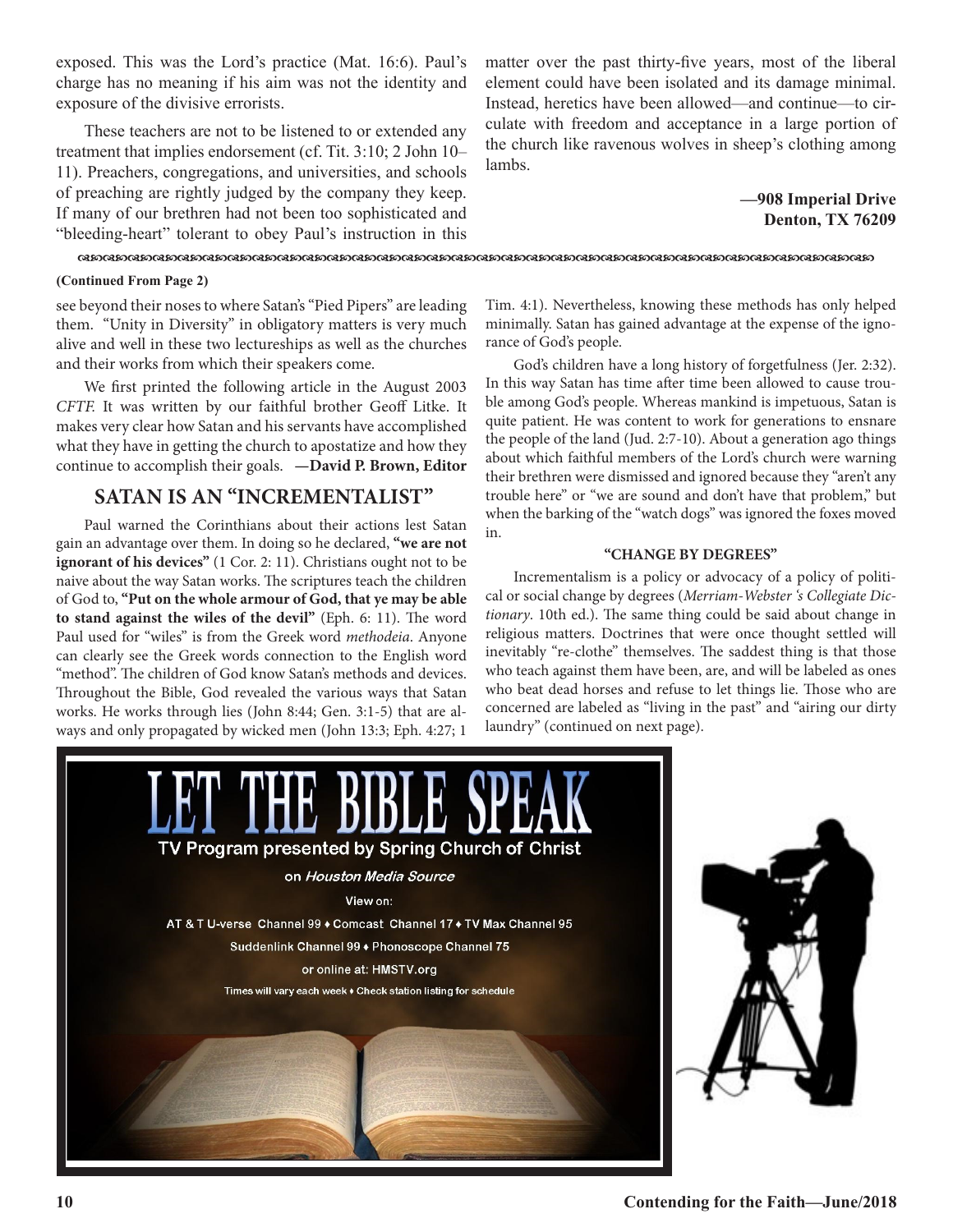Once, the majority of Christians agreed that the Holy Spirit worked only through God's word, and never separate and apart from it (or in conjunction with, in concert with, alongside of, or any other verbal gymnastics one can do to get a direct "zap" of power, wisdom, or strength from the Holy Spirit to and on the mind or spirit of the Christian). The unity on these views was rarely (if ever) taught or thought to exclude God's providential works that continue today or the miracles limited to the first century. Thus the majority stood united against the errors of Calvinism and Pentecostalism, but now many brothers embrace and preach that the Holy Spirit operates directly on the inward man of the Christian. That is palpably false (Eph. 6:17; Heb. 4:12; Luke 8:11).

At one time Christians understood the difference between evangelism towards those lost in denominationalism and fellowship with denominations, but now it is common for "Churches of Christ" to plan, participate, and fellowship with denominations and their motives are at best unclear (Eph. 5: 11). Modernism was warned against extensively in the '60's and '70's, but ignored by many "sound" churches because it was only something occurring in extremely "progressive" churches (those that digress from the truth, 2 John 9). However, now it is difficult to find folks not heavily influenced with the fundamental idea that truth is subjective (to some degree—most still do not realize they are affected). Many

accept as fact the perverse and heinous teachings that the writers of the Gospel needed "source material" and that many "redactors" (rewriters) participated in composing today's Bibles, as well as canonicity being "determined" hundreds of years after the apostles died. Now these very views are pouring forth from pulpits. Indeed, Satan has accomplished much by being patient.

### **"THIS MEANS YOU"**

The only question is this, "Where will it stop?" Only we can answer that question. Each Christian is responsible for continually preaching the word and defending the faith (1 Tim. 4:2; Jude 3). And, we must not allow the passing of time to make us complacent. As the faithful apostle Paul was so we must be zealous and jealous for the purity of the body of Christ.

The peerless apostle to the Gentiles wrote,

**For I am jealous over you with godIy jeaIousy: for I have espoused you to one husband, that I may present you as a chaste virgin to Christ. But I fear, lest by any means, as the serpent beguiled Eve through his subtilty, so your minds should be corrupted from the simplicity that is in Christ** (2 Cor. 11:2-3).

> **—631 Rosewood Dr. Shenandoah, TX 77381**

dcdcdcdcdcdcdcdcdcdcdcdcdcdcdcdcdcdcdcdcdcdcdcdcdcdcdcdcdcdcdcdc

# *Visit The Scripturecache Website!*

 *Exposition, Exegesis, and Commentary on a variety of Bible Topics and Passages*

Over the past half-century-plus, I have had the opportunity to write hundreds of articles and manuscripts. My late beloved wife, Lavonne, and our son, Andy, have written a considerable body of material as well. These documents treating various Bible and Bible-related subjects total several thousand pages.





**Dub McClish Lavonne McClish Andy McClish**



At the urging of others we are making these materials more widely available than possible by printed media. Through our Website, these are accessible at no charge to Bible students everywhere. If the things we have written help even one person to a better understanding of the Sacred Text and to a closer relationship with its Divine Author, we will feel amply rewarded. Please visit *thescripturecache.com* soon. **—Dub McClish**

**Contending for the Faith—June/2018 .** 11